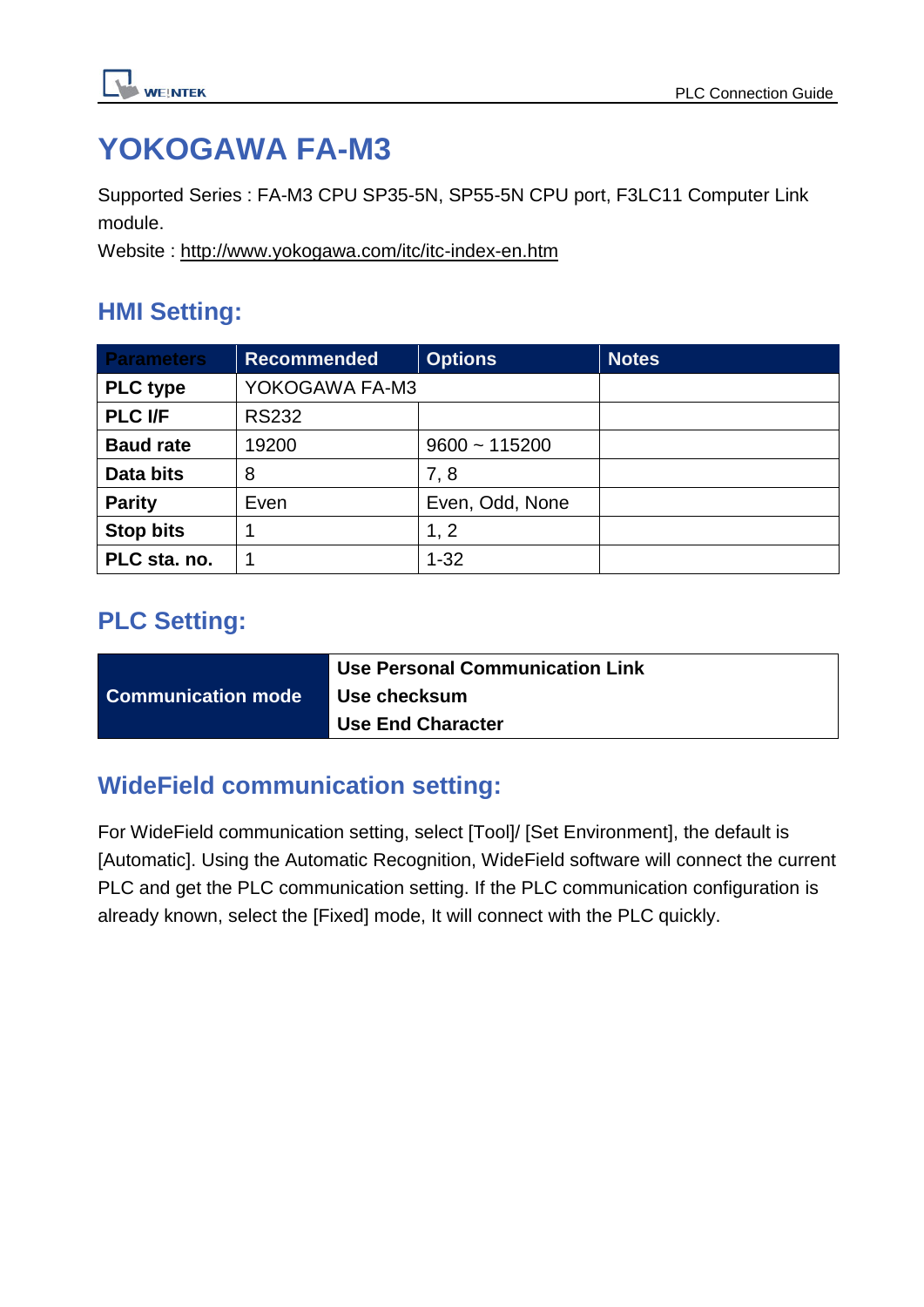| Setup Environment                                             |                                                    |                          | $\vert x \vert$          |
|---------------------------------------------------------------|----------------------------------------------------|--------------------------|--------------------------|
| Setup Circuit Display<br>Setup Folders                        | Setup Program Syntax Check                         | Setup Communication      | Setup Toolbar            |
| Communication Media<br>C RS-232C                              | C RS-232C via Modem C Ethernet                     |                          | Setup Modem              |
| RS-232C Communication<br>Connection Method                    | Automatic Recognition C Fixed 19200bps Even Parity |                          | $\overline{\phantom{a}}$ |
| Communication Timeout<br>Number of Retries<br>COM Port Number |                                                    | l2                       | <sub>s</sub>             |
| Ethernet Communication<br>Destination IP Address              |                                                    | $\overline{\phantom{a}}$ |                          |
| CPU Number<br>Connection Timeout                              | D.N                                                |                          |                          |
|                                                               | OK                                                 | Cancel<br>Default        | Help                     |

P.S Since Personal Computer link is used, when connecting to PLC it will delay about 20sec for testing communication.

## **YOKOGAWA PLC Communcation Setting:**

#### YOKOGAWA FA-M3

**WE!NTEK** 

CPU SP55-5N (same SP35-5N)

[File] /[New Project] to create a new project.

| WideField<br>$\mathbf{v}_i$                                           | $ \Box$ $\times$                                                                                                                                 |
|-----------------------------------------------------------------------|--------------------------------------------------------------------------------------------------------------------------------------------------|
| Debug/Maintenance<br>$Find(\Sigma)$<br>Online<br>Edit<br>View<br>Eile | $\mathbb{I}^{\text{ool}}$<br>Window<br>Help                                                                                                      |
| New Project(M)                                                        | $\mathbf{E}[\mathbf{F}]\mathbf{B}$<br>$=$ $+$ $+$ $+$<br>②<br>艾<br>$ \mathbf{r}_\parallel $ by $ \mathbf{r}_\parallel $<br>E<br>士<br>Q<br>唧<br>P |
| Open Project(H)                                                       | $\rightarrow$                                                                                                                                    |
| Close Project                                                         |                                                                                                                                                  |
| Saye Project                                                          |                                                                                                                                                  |
| $Ctrl+N$<br>New                                                       |                                                                                                                                                  |
| $Q$ pen                                                               |                                                                                                                                                  |
| Close                                                                 |                                                                                                                                                  |
| $Ctrl+S$<br>Save                                                      |                                                                                                                                                  |
| Save As                                                               |                                                                                                                                                  |
| Print Setup                                                           |                                                                                                                                                  |
| $Ctrl+P$<br>Print                                                     |                                                                                                                                                  |
| Open CADM3 Executable Program(I)<br>Open CADM3 File(K)                |                                                                                                                                                  |
| Exit                                                                  |                                                                                                                                                  |
|                                                                       |                                                                                                                                                  |
| RDY RUN ALM ERR                                                       | ms   LE YX Stop   Install ROM   SCB<br>Run -<br>Ster  <br>ms                                                                                     |
| Creates a new project.                                                | h                                                                                                                                                |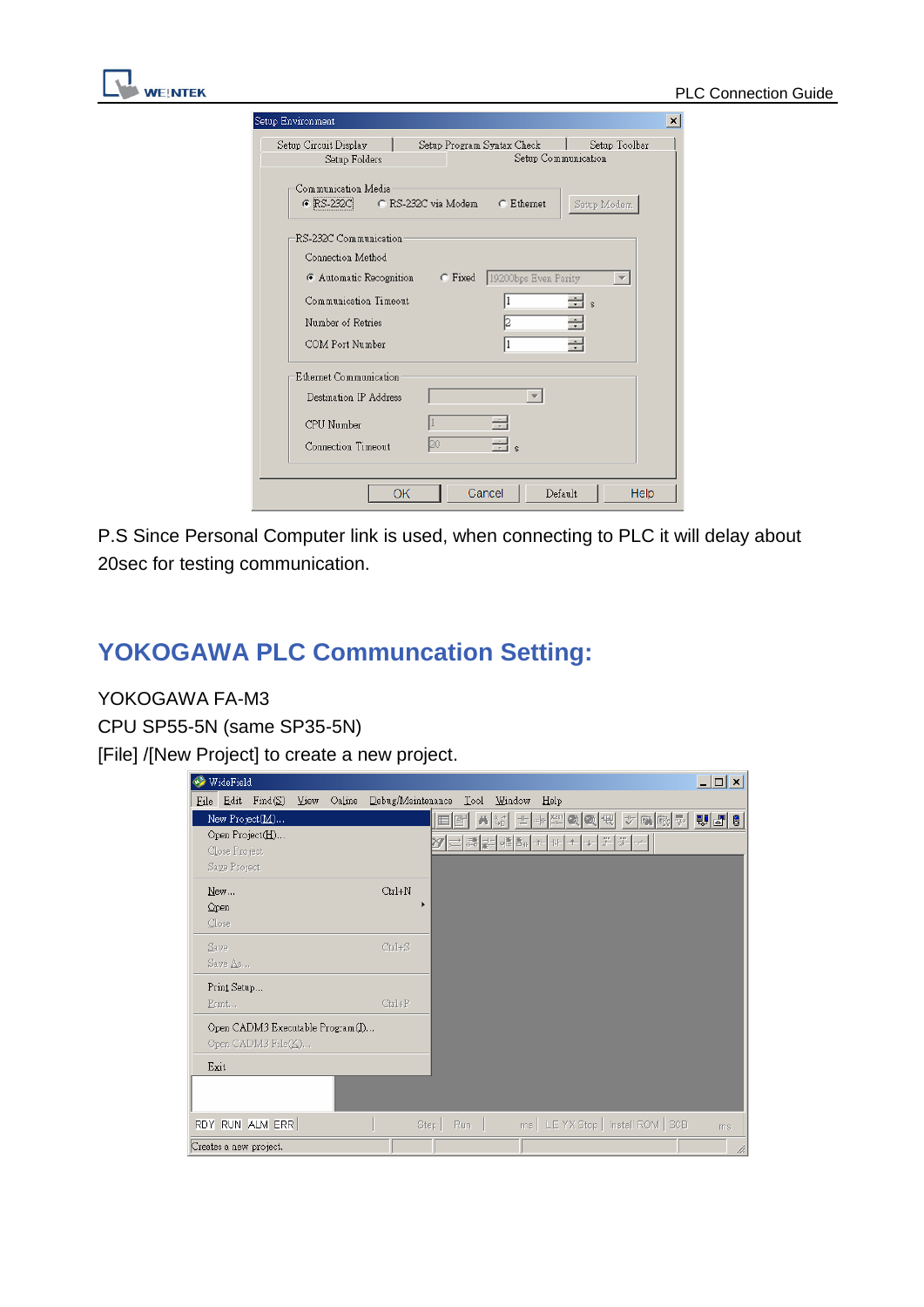

Click [Configuration] to set up communication.



## **Device Address:**

| <b>Bit/Word</b> | <b>Device</b> | <b>Format</b> | Range        | <b>Memo</b> |
|-----------------|---------------|---------------|--------------|-------------|
| B               | X             | <b>DDDDD</b>  | $0 - 71664$  |             |
| B               | Y             | <b>DDDDD</b>  | $0 - 71664$  |             |
| B               |               | <b>DDDDD</b>  | $1 - 65535$  |             |
| B               | M             | <b>DDDD</b>   | $1 - 9984$   |             |
| B               |               | <b>DDDDD</b>  | $0 - 78192$  |             |
| W               | D             | <b>DDDDD</b>  | $1 - 65535$  |             |
| W               | B             | <b>DDDDDD</b> | $1 - 262144$ |             |
| W               | V             | <b>DDD</b>    | $1 - 256$    |             |
| W               | W             | <b>DDDDD</b>  | $1 - 78192$  |             |
| W               | Z             | <b>DDDD</b>   | $1 - 1024$   |             |
| W               | F             | <b>DDDDDD</b> | $1 - 524288$ |             |